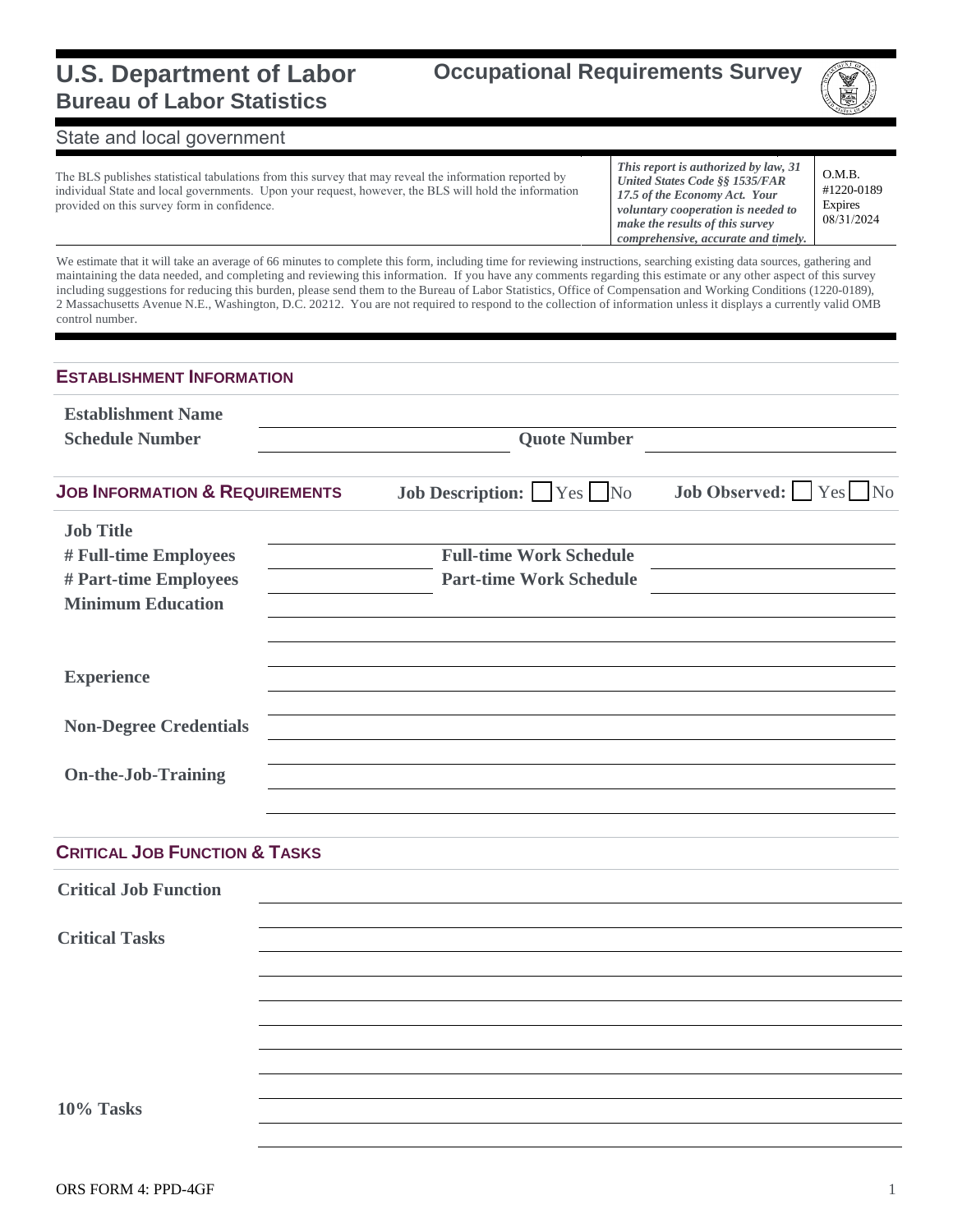| <b>SUPERVISORY INFORMATION</b>                                                                                                                                                                |                      |                                                                                       |  |  |  |  |  |  |
|-----------------------------------------------------------------------------------------------------------------------------------------------------------------------------------------------|----------------------|---------------------------------------------------------------------------------------|--|--|--|--|--|--|
| Lead Worker<br><b>Supervisory Duties:</b><br>None                                                                                                                                             | Supervisor           | Manager                                                                               |  |  |  |  |  |  |
| Once per day<br><b>Frequency of Work Being Checked:</b><br>More than once per day<br>Less often than weekly<br>Less than once per day, but at least once per week                             |                      |                                                                                       |  |  |  |  |  |  |
| Supervisor Present: Ves<br>N <sub>o</sub>                                                                                                                                                     |                      |                                                                                       |  |  |  |  |  |  |
| <b>COMMUNICATION &amp; HEARING</b>                                                                                                                                                            |                      |                                                                                       |  |  |  |  |  |  |
| <b>Work Related Communication</b><br><b>Speaking:</b><br>Up to 2% 2% up to 1/3 1/3 up to 2/3 2/3 or more Not Present Present, Duration Unknown                                                |                      | (Duration $-$ % of time)                                                              |  |  |  |  |  |  |
| Verbal Interactions: Constantly, every few minutes<br>Not more than once per hour, but more than once per day Once per day or less often                                                      |                      | Not constantly, but more than once per hour                                           |  |  |  |  |  |  |
| <b>People Skills:</b> Basic<br>More than Basic                                                                                                                                                |                      | Working with the General Public: Simples No                                           |  |  |  |  |  |  |
| <b>Working Around Crowds:</b><br>Yes No                                                                                                                                                       | <b>Telework:</b>     | $Yes$ No                                                                              |  |  |  |  |  |  |
| Hearing<br>$Yes$ No<br><b>In-person Speech:</b>                                                                                                                                               | <b>Telephone:</b>    | $Yes$ No                                                                              |  |  |  |  |  |  |
| $\Box$ Yes $\Box$ No<br><b>Other Remote Speech:</b>                                                                                                                                           | <b>Other Sounds:</b> | $Yes$ No                                                                              |  |  |  |  |  |  |
| <u>I</u> Quiet <u>I</u> Moderate LI Loud<br>Very Loud<br><b>Noise Intensity Level:</b><br><b>Personal Protective Equipment (PPE):</b> Tes<br>N <sub>0</sub>                                   |                      |                                                                                       |  |  |  |  |  |  |
| <b>COGNITIVE DEMANDS</b>                                                                                                                                                                      |                      |                                                                                       |  |  |  |  |  |  |
| <b>Control of Workload:</b><br>Machinery, equipment or software<br>Numerical performance targets (company determined)<br>People (such as customers, supervisor, etc.)<br>Self-paced by worker |                      |                                                                                       |  |  |  |  |  |  |
| <b>Work Pace:</b> $\Box$ Consistent – Fast $\Box$ Consistent – Slow                                                                                                                           | Varies               |                                                                                       |  |  |  |  |  |  |
| <b>Pause Control</b> (ability to step away): $\Box$ Yes $\Box$ No                                                                                                                             |                      |                                                                                       |  |  |  |  |  |  |
| <b>Problem Solving:</b><br>More than once per day<br>Once per day<br>Not every week, but at least once per month                                                                              |                      | Not every day, but at least once per week<br>Less often than monthly, including never |  |  |  |  |  |  |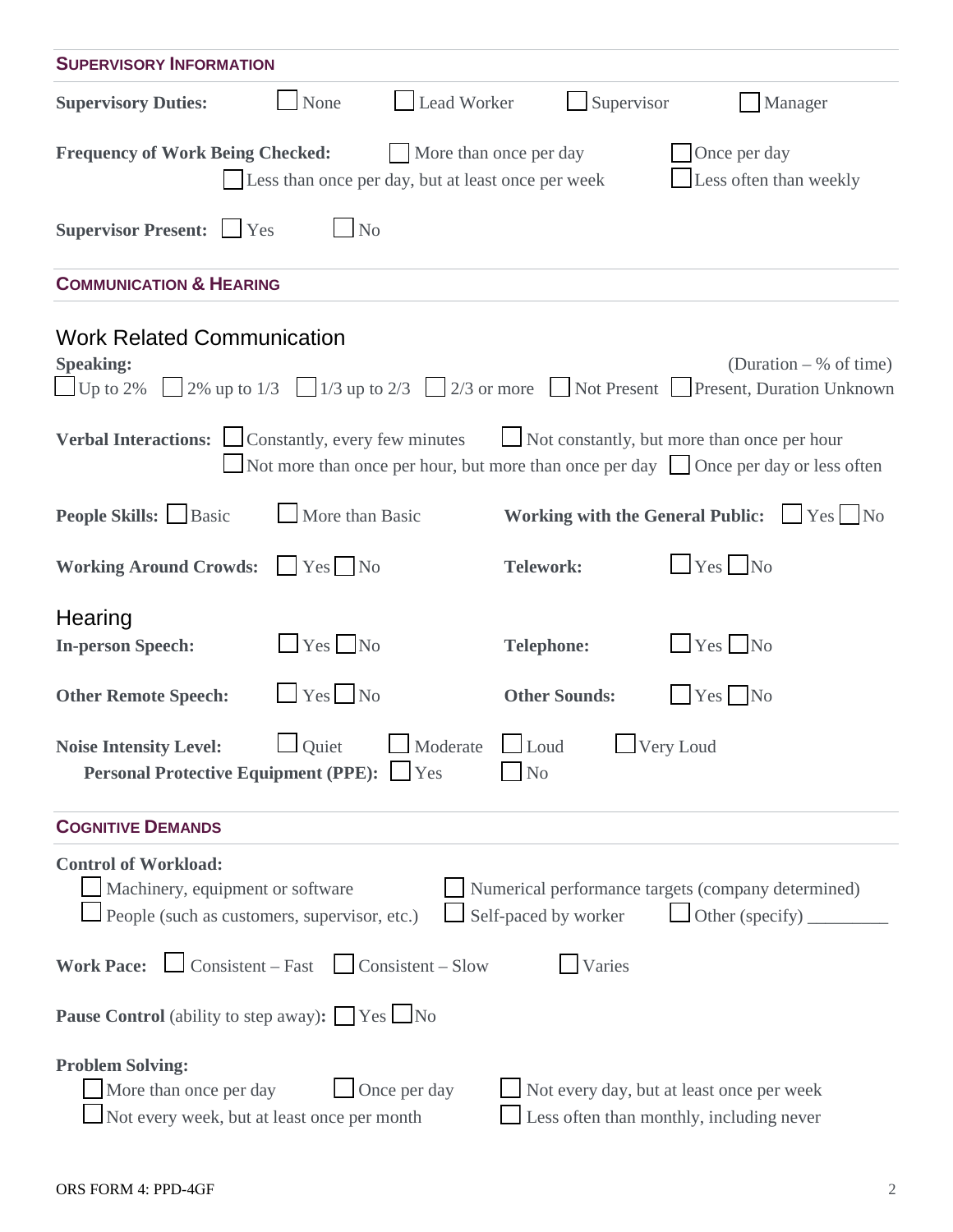| <b>PHYSICAL DEMANDS</b>           |                                            |                      |  |  |  |  |  |
|-----------------------------------|--------------------------------------------|----------------------|--|--|--|--|--|
| Sitting vs. Standing/Walking      | <b>Sit/Stand at Will:</b>                  | $\mid$ Yes $\mid$ No |  |  |  |  |  |
| <b>Sitting</b> (hours or percent) | <b>Standing/Walking (hours or percent)</b> |                      |  |  |  |  |  |
| $l$ ifting $l$ carning            |                                            |                      |  |  |  |  |  |

### Lifting/Carrying

Most Weight Ever Lifted **lbs.** Items lifted

| <b>Seldom</b>             | <b>Occasional</b>             | Frequent                                              | <b>Constant</b>              |
|---------------------------|-------------------------------|-------------------------------------------------------|------------------------------|
| (Up to $2\%$ of the time) | $(2\%$ up to 1/3 of the time) | $(1/3$ up to 2/3 of the time)                         | $(2/3)$ or more or the time) |
| <b>None</b>               | <b>None</b>                   | <b>None</b>                                           | <b>None</b>                  |
| Negligible                | Negligible                    | Negligible                                            | Negligible                   |
| 1 to 10 lbs.              | 1 to 10 lbs.                  | 1 to 10 lbs.                                          | 1 to 10 lbs.                 |
| 11 to 25 lbs.             | 11 to 25 lbs.                 | 11 to 25 lbs.                                         | 11 to 25 lbs.                |
| <b>26 to 50 lbs.</b>      | 26 to 50 lbs.                 | 26 to 50 lbs.                                         | $>25$ lbs.                   |
| $\sqrt{51}$ to 75 lbs.    | 51 to 75 lbs.                 | $>25$ lbs.                                            | <b>Unknown</b>               |
| 76 to 100 lbs.            | 76 to 100 lbs.                | <b>Unknown</b>                                        |                              |
| $\Box$ >100 lbs.          | $\geq 100$ lbs.               |                                                       |                              |
| <b>Unknown</b>            | <b>Unknown</b>                | Note: Duration $\%$ = percentage of the worker's time |                              |
|                           |                               | None = $Lift/Carry$ not present for duration          |                              |

## Pushing/Pulling

|                   | Up to $2\%$ | $2\%$ up to | $1/3$ up to<br>2/3 | $2/3$ or<br><b>More</b> | <b>Not Present</b> | Present,<br><b>Duration</b><br>Unknown | One / Both |
|-------------------|-------------|-------------|--------------------|-------------------------|--------------------|----------------------------------------|------------|
| Hands/Arms:       |             |             |                    |                         |                    |                                        |            |
| <b>Feet/Legs:</b> |             |             |                    |                         |                    |                                        |            |

# Reaching/Manipulation

|                                                        | Up to $2\%$ | $2\%$ up to<br>1/3 | $1/3$ up to<br>2/3 | 2/3 or More Not Present | Present,<br><b>Duration</b><br><b>Unknown</b> | One /<br><b>Both</b> |
|--------------------------------------------------------|-------------|--------------------|--------------------|-------------------------|-----------------------------------------------|----------------------|
| <b>Overhead</b><br><b>Reaching:</b>                    |             |                    | I.                 |                         |                                               |                      |
| <b>At/Below</b><br><b>Shoulder</b><br><b>Reaching:</b> |             |                    |                    |                         |                                               |                      |
| <b>Gross</b><br><b>Manipulation:</b>                   |             |                    | I I                |                         |                                               |                      |
| Fine<br><b>Manipulation:</b>                           |             |                    |                    |                         |                                               |                      |
| Foot/Leg<br><b>Controls:</b>                           |             |                    |                    |                         |                                               |                      |
| <b>Keyboarding:</b>                                    |             |                    |                    |                         |                                               |                      |